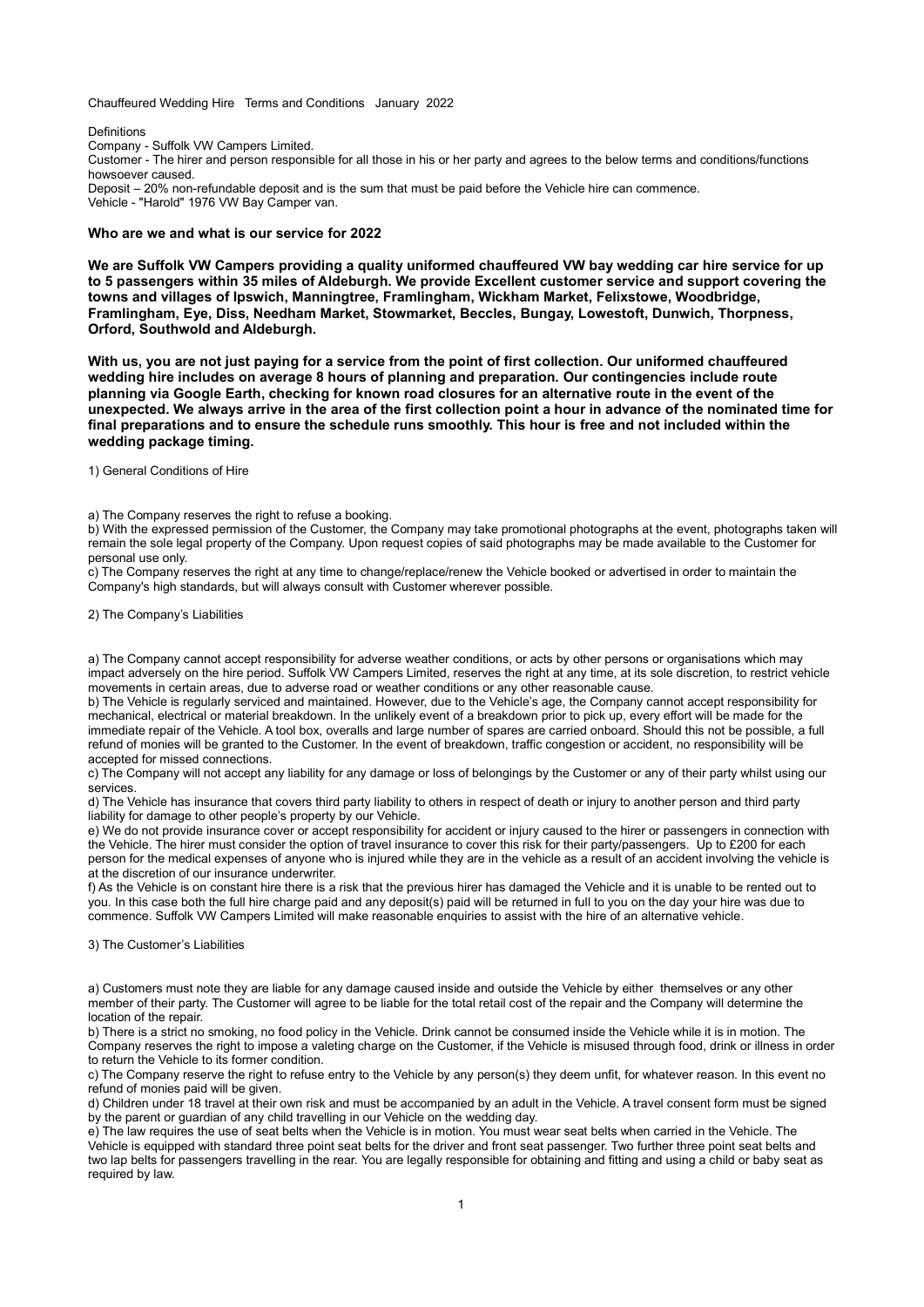## 4) What is included with the "Up To Two Hours Wedding/ Civil Partnership Package".

a) The wedding/civil partnership package costs £320 with one hundred miles included in the price, starting from and finishing at our premises in Snape. Post code IP171SJ. Additional hours are charged at £45 a hour or part thereof on a minimum hourly basis. b) Up to two hours is included in the price, commencing from our agreed timing from the collection point and concluding upon arrival at the venue or at the agreed time of stand down. We aim to be near the collection point a hour in advance of the prearranged time to decorate the Vehicle with wedding decorations and reduce any last minute issues. This time does not form part of the two hour packageor the time taken to travel from our premises to the collection point.

c) The Vehicle will be decorated with coordinating white ribbons or your supplied ribbons & flowers and supplied with a sound system for your chosen music with blue-tooth iPod connection.

d) Collection of the bride or partner and father, driven in comfort to your chosen venue. Remain there during the service. Then take the wedding couple to the reception venue including remaining at either venue for wedding photography.

e) Other guests may be transported to the wedding venue subject to time constraints including bridesmaids and/or best man's party. f) Quotes assume up to one hour for the ceremony and one hour for photography.

g) We only ever hire for one wedding a day.

h) All standard fuel and running costs are included in the price.

i) We do not apply for any occasional alcohol licence. If you wish to provide a bottle of Champagne to us before your wedding day, we will chill it for you and provide a ice bucket, tray and glass flutes for you to enjoy your Champagne at no additional cost to you.

j) We provide a hand mirror and large umbrella.

k) We provide "Just Married" front and rear number plates displayed after the service, if requested.

5) Additional Charges

### a) Additional hours are charged at £45 a hour or part thereof on a minimum hourly basis.

b) Additional mileage is charged at £0.85 a mile.

c) A valeting charge of £75, in the event the Vehicle is misused through food, drink or illness.

d) Minor damage repairs carried out by Suffolk VW Campers Limited. For example, replacing or repairing smashed/damaged windows, doors, plastic covers, light lenses. (This is not an exhaustive list). £6.00 per 15 minutes or part thereof.

e) Professional repairs. Damage repair that cannot reasonably be repaired by Suffolk VW Campers Limited. Charged at cost.

6) Booking & Payment

a) A deposit of 20% is required on booking.

b) The 20% deposit must be made via by bank transfer, within 14 days of the hire agreement being sent out.

c) The customer is responsible for giving a written schedule of events during the hire period, including timings, locations and number of passengers, (Max 5). This is required no later than 42 days before the hire period or if within that period, at the time of booking and shall include wedding date, name, e-mail address, phone number, pick-up address, names and ages of persons travelling in the vehicle, wedding time, wedding venue, reception venue and special instructions.

d) The total price payable will be quoted once the route and all requirements have been established between the Company and the Customer. Any alterations to the booking, once confirmed (for example, change of venue, pick ups), cannot necessarily be entertained, although every effort will be made to meet the requirements. Alterations however, may incur further costs.

e) On receipt of the completed booking itinerary and your deposit, we shall confirm the hire by email and/or in writing to your address. The contract comes into effect when we post/email that confirmation to you.

f) The outstanding balance, which the Customer will be advised on, once the route and all requirements have been established, must be paid no later than 28 days before the hire period by bank transfer. Failing this, we reserve the right to rent out the Vehicle to someone else and keep your booking deposit.

g) If a booking is made with less than 28 days prior to the hire period, then the balance must be paid in full on booking by bank transfer.

7) Booking Cancellations

a) Cancellations may be made with a full refund up to 28 days before the hire period. Cancellations will incur the loss of the 20% deposit. b) Cancellations may be made between 28 days and 14 days before the hire period. Cancellations made during this period will incur a loss of 50% of the hire charge.

c) Cancellations may be made within 14 days before the hire period. No hire charges will be refunded.

#### 8) Personal data

a) Suffolk VW Campers Limited have assessed our data controls and policies to make sure we continue to safeguard your information and meet all the requirements of the General Data Protection Regulations (GDPR). The new General Data Protection Regulation (GDPR) data privacy laws provides consumers with more control over their personal data and transparency over the way that data is used, and places certain obligations on businesses that process this information. For the personal data we do collect, we are committed to your right to privacy and to being transparent about how and why we store your data. We want you to be confident that your information is safe with us. We collect, store and use your personal data only to fulfil our legitimate interest in communicating with you regarding our services and in a manner that you might reasonably expect. When you book the Vehicle, we collect personal information such as your name, email address, date of birth, home address, telephone number, and banking details. This allows us to book the Vehicle and insurance for you. Additionally, our website provider collects non-personal data via cookies and website analytics to optimise our website platform performance and details of visitor behaviour patterns whilst on our website.

b) Any banking details will be securely destroyed when the security deposit is returned to you following the end of the hire agreement. c) We never sell or market your information to third party organisations. Your information is completely safe.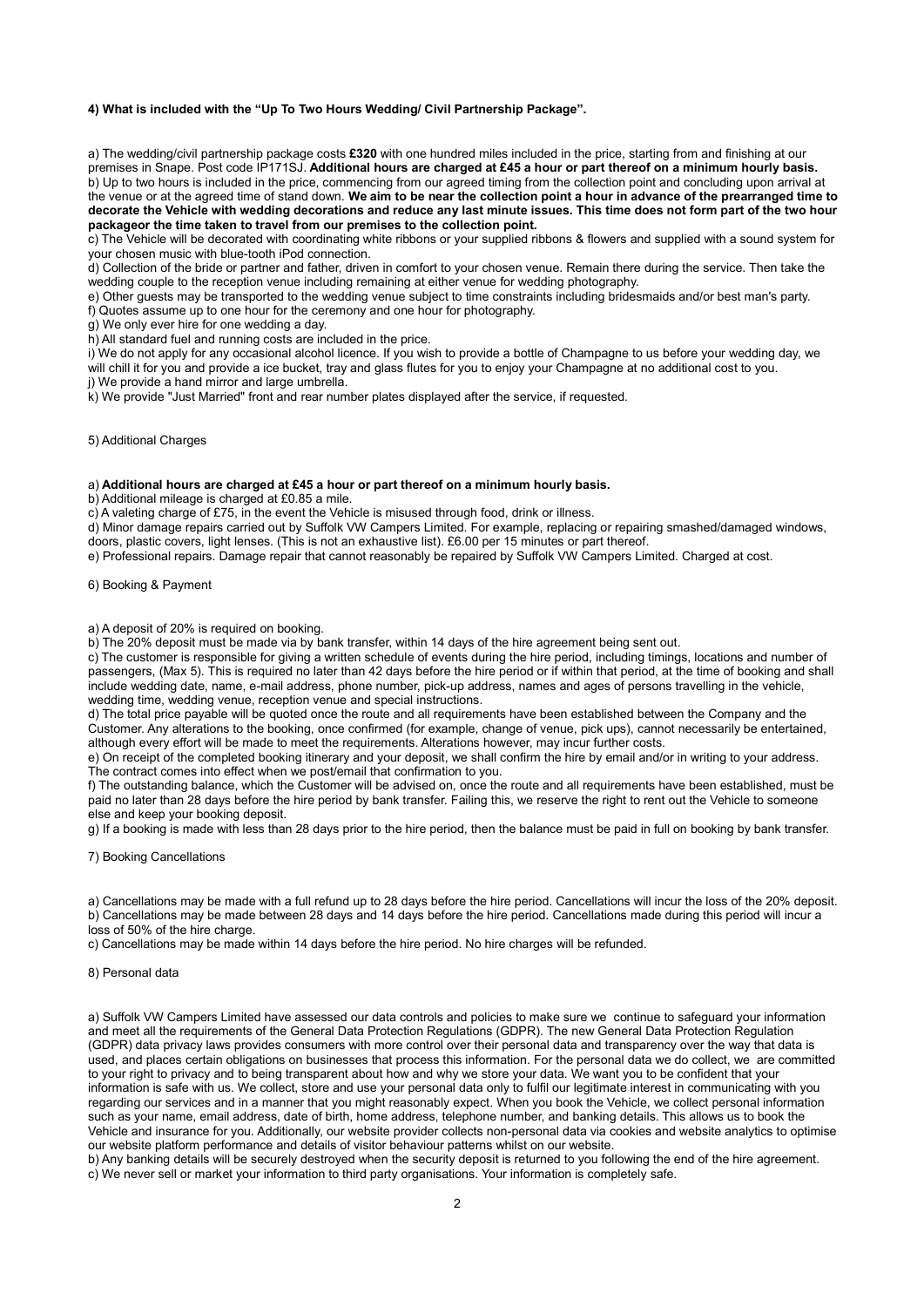Suffolk VW Campers Limited are registered with the Information Commissioners Office on the Register of Data Controllers in relation to car rental. Registration reference ZA193021.

d) We have a GDPR compliant privacy policy. Please contact is via suffolkvwcampers@btinternet.com should you wish to view our detailed General Data Protection Regulation privacy policy. A copy will be available to our self drive hire clients for viewing during our booking in process on arrival at our premises.

e) We have a Facebook page. Should you add your personal information to these social media platforms you are agreeing to their company privacy policies.

f) It is a requirement of our insurance company that we keep copies of hire agreements, your proof of identity and address documents and other related documents for a four years or, if there is a claim for any further period the insurance company require. h) We do not send general unsolicited emails for marketing purposes. You do not need to do anything the changes automatically apply to you.

11) Credit and debit cards

We do not accept credit or debit cards for Chauffeured Wedding Hires.

12) VAT

VAT where applicable is already included in the hire charges.

## 13) Governing law

This agreement shall be governed by the law of England and Wales in which this agreement was signed.

14) Agreed Customer Schedule confirmed here.

15) Release and Indemnity of Suffolk VW Campers Limited

 $\_$  , and the state of the state of the state of the state of the state of the state of the state of the state of the state of the state of the state of the state of the state of the state of the state of the state of the

Subject to its obligation to deliver the Vehicle, I release Suffolk VW Campers Limited, its Directors, from any liability to me (regardless of who is at fault) for any loss or damage incurred by me by reason of this agreement, including but not limited to, any loss or damage caused by any accident, breakdown, mechanical defect, or the Vehicle being unsuitable for my purpose. Any loss or damage to any property left in the Vehicle, or at the Suffolk VW Campers Limited premises or otherwise in the possession of Suffolk VW Campers Limited. Subject to any insurance arrangements agreed with Suffolk VW Campers Limited. I hereby indemnify and shall keep indemnified Suffolk VW Campers Limited, its Directors against any claims, demands and expenses (including legal costs) incurred or sustained by them by reason of my use and/or possession of the Vehicle.

16) Whole Agreement

These terms and conditions override and supersede all previous versions and any previous course of dealing between the parties and